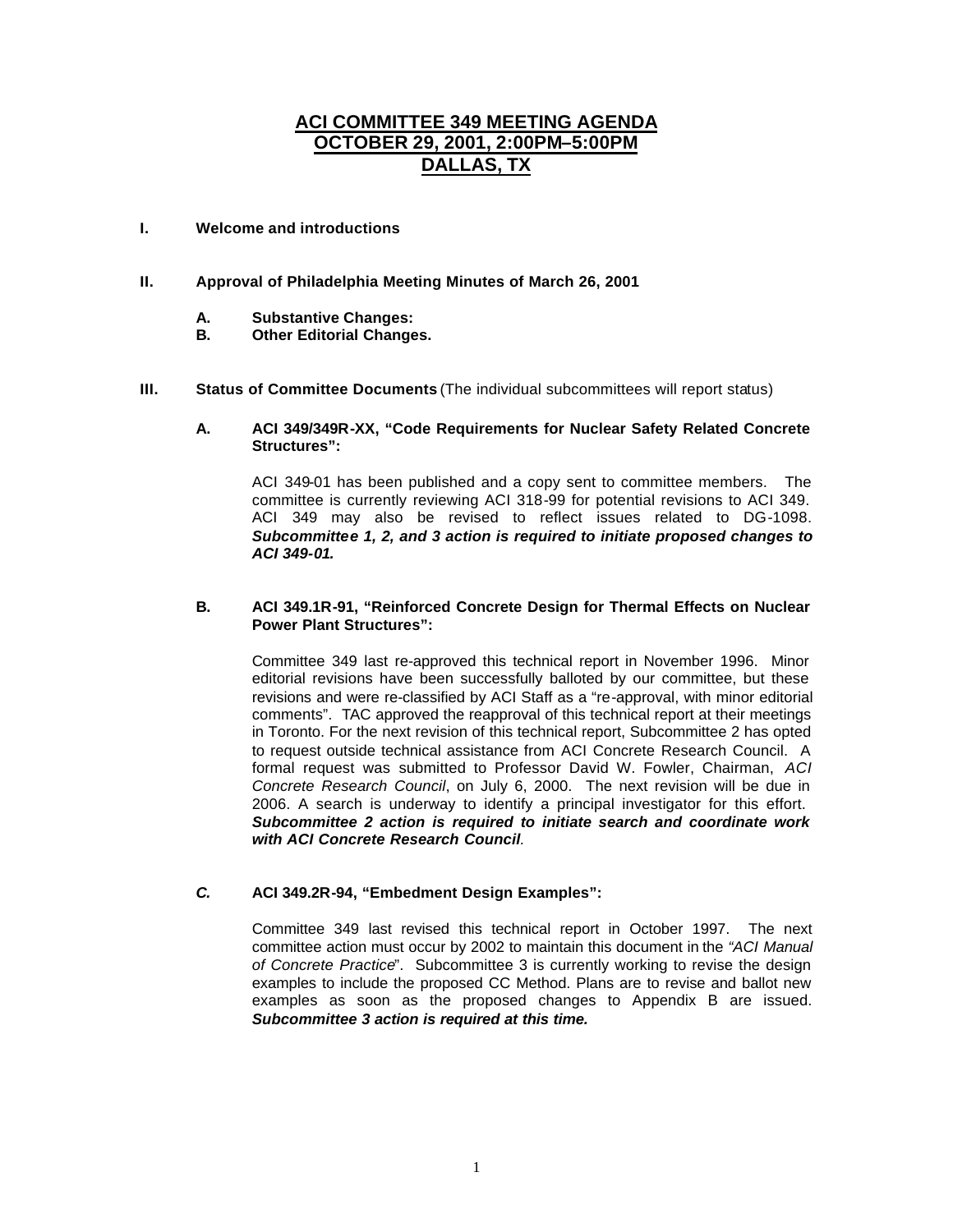## **D. ACI 349.3R-96, "Evaluation of Existing Nuclear Safety Related Concrete Structures":**

Committee 349 first issued this technical report in January 1996. Proposed changes have been balloted by the committee and reviewed by TAC, which recommended the committee to "revise", "reballot" and "resubmit". A total of 272 comments have been addressed for consideration in a recent committee letter ballot. After reballoting, the document has been sent back to TAC for final review/approval. *Subcommittee 1 action is required, pending return of any final comments from TAC.*

#### **E. ACI 349.4R-XX, "Guidelines for the Design of Low-Level and High-Level Waste Repository Structures":**

This technical report has been under discussion by Subcommittee 4 since 1991. A joint venture with Committee 227 is currently in progress. A half-day joint technical session, with Committee 227, has been scheduled for the ACI 2001 Fall Convention in Dallas, TX. A *Call for Papers* has been published in the August and September 2000 issues of *Concrete International*. No firm date has been set for the completion of this state-of-the-art report. *Subcommittee 4 action is required at this time.* 

## **F. ACI 349.5R-XX, "Methodology for Capacity-Side Fragility Analyses":**

This technical report has been under discussion, by Subcommittee 2, since March 1995. Subcommittee 2 has opted to request outside technical assistance from the ACI Concrete Research Council. A request was submitted to Professor David W. Fowler, Chairman, *ACI Concrete Research Council*, on July 6, 2000. A search is underway to identify a principal investigator for this effort. *Subcommittee 2 action is required to initiate search and coordinate work with ACI Concrete Research Council.*

#### **IV. Subcommittee Reports**

- **A. Subcommittee 1**
- **1. Status of Revision to ACI 349.3R**
- **2. Status of Ballot for Subcommittee 1 issues relating to DG-1098**
- **3. New Business**
- **B. Subcommittee 2**
- **1. Status of Committee Le tter Ballot for ACI 349/349R-01,** Chapters 7-11, 13-19, 21 & Appendices A, C, D & E, to address new revisions in ACI 318-99
- **2. Status of Technical Report, ACI 349.5R-XX**
- **3. Status of Revision to ACI 349.1R**
- **4. Status of Ballot for Subcommittee 2 issues relating to DG-1098**
- **5. New Business**